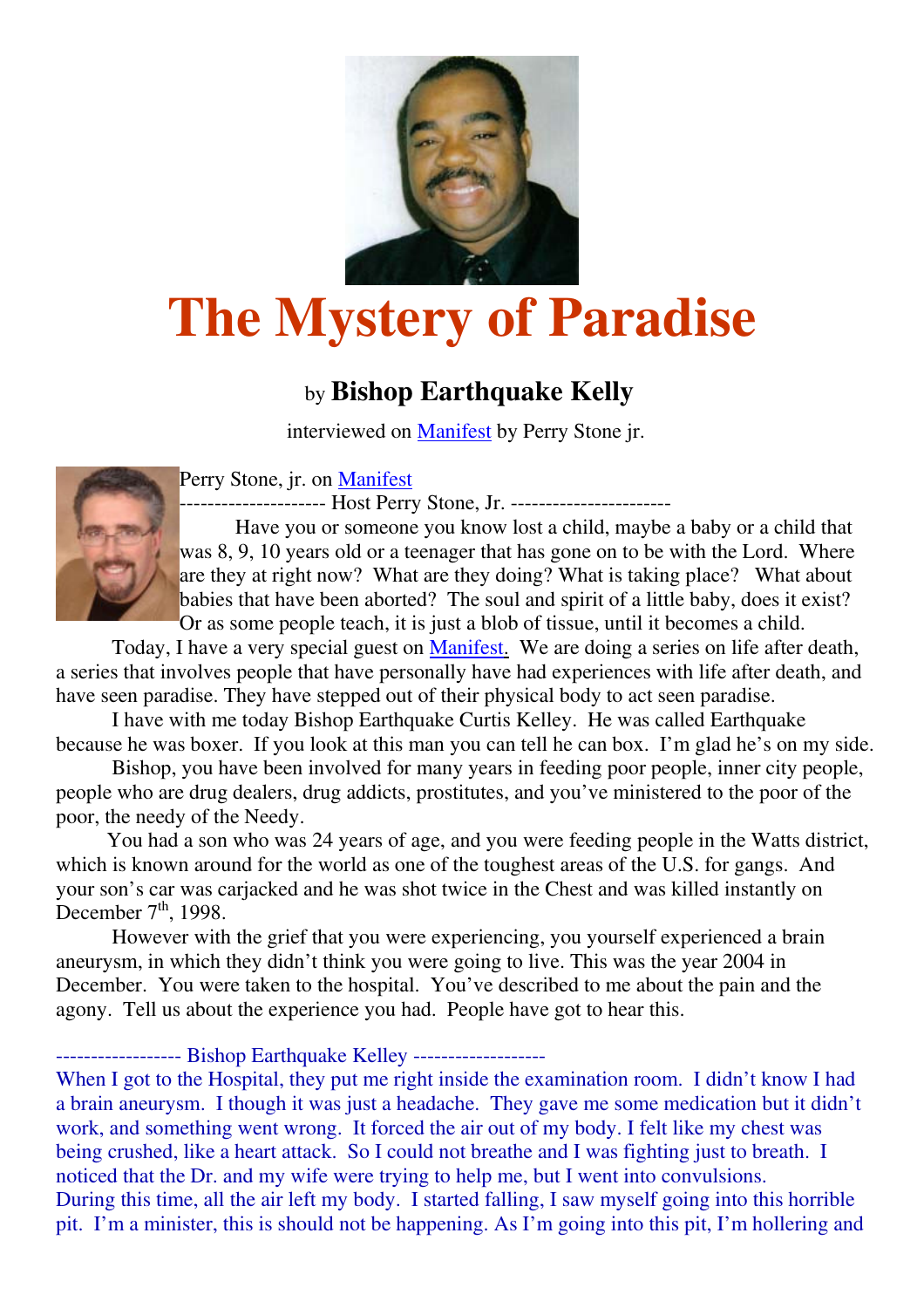screaming, "*God, how could this be happening to me? I'm a man of God, I've served You, I've done everything You told me to do."* As I was going down I could hear all this screaming and yelling. I got to a certain point I stopped. Then I hear God say, "*I want you to hear and see what happens to people that die at hospitals around the world, and don't have me."* They die lost! And this is what happens to them. He said, "*Don't Fear, this is just for you to come back as a warning for those that don't know me.*"

Then I started coming back up, and He put me back in my body. I could hear my doctors working on me, trying to get me to breath. I could hear everything that the doctors and nurses were saying. I kept saying, "I'm here, I'm here, I'm alive, I'm here!" They worked and worked on my, but after a while they just stopped. I could hear them say, "*there's nothing else we could*  do." My spirit was saying, "I'm alive," but I couldn't open my eyes or even lift a finger. I was trying to lift one finger, but nothing. I was saying, "I'm alive" but I could hear them starting to shut down the equipment, because they gave up.

 But I hear God's voice say "*Open your eyes.*" When I opened my eyes, there was one female doctor that said "*Welcome back, we though we had lost you.*" From there they rushed me to another room and put on all these tubes and everything on me, in intensive care.

------------------ Host Perry Stone, Jr. -------------------------Tell us what happened a couple days later in your room.

------------------ Bishop Earthquake Kelley -------------------

I was in my room, praising God, but I was in a lot of pain. They had to pack my head with 2 big blocks of ice. My blood pressure was way too high. They had to check me ever 15 minutes to see if I had died. So they checked me around the clock.

 A nurse came in, and I said "can you turn on a nice Christian channel, I don't want to see a Cops show with everyone shooting." So she tried to find a channel but she couldn't find one. So I said, "*just shut the door and turn off the light*".

When she left the room and shut the door, I saw this big golden beautiful thing come into the room. I was looking right at it. It settled at the foot of the bed.

 They had me strapped down, so I couldn't really move. I sat up and said, "*This thing was so beautiful. What is that?*" Then like a snap of the finger, it lifted me out of the bed.

--------------------- Host Perry Stone, Jr. ----------------------- Do you think your soul came of your body, like Paul talks about in 2<sup>nd</sup> Corinthians.

------------------ Bishop Earthquake Kelley -------------------

Yes, I left my shell. I was looking down on my body, but I didn't recognize, so I said, "*man, that guy is in bad shape, he's not going to make it.*" I was actually looking at myself. Then a second later, I was taken with this big golden thing into this beautiful garden. I saw trees that were so big that it would take 10 men, hand to hand, to wrap around them. I saw blades of grass where each blade had a diamond, a jewel and an emerald inside of the blade. It was so manicured, better than any golf course.

--------------------- Host Perry Stone, Jr. ----------------------- Did you walk on it?

------------------ Bishop Earthquake Kelley -------------------

I'm about 6 foot 5 inches and the angel was 7 feet tall, and the angel said "*Go, walk."* I thought that the grass with the emeralds would go through my foot, and cut it. But the angel said, "*no, walk*." As I walked, it felt as soft as cotton.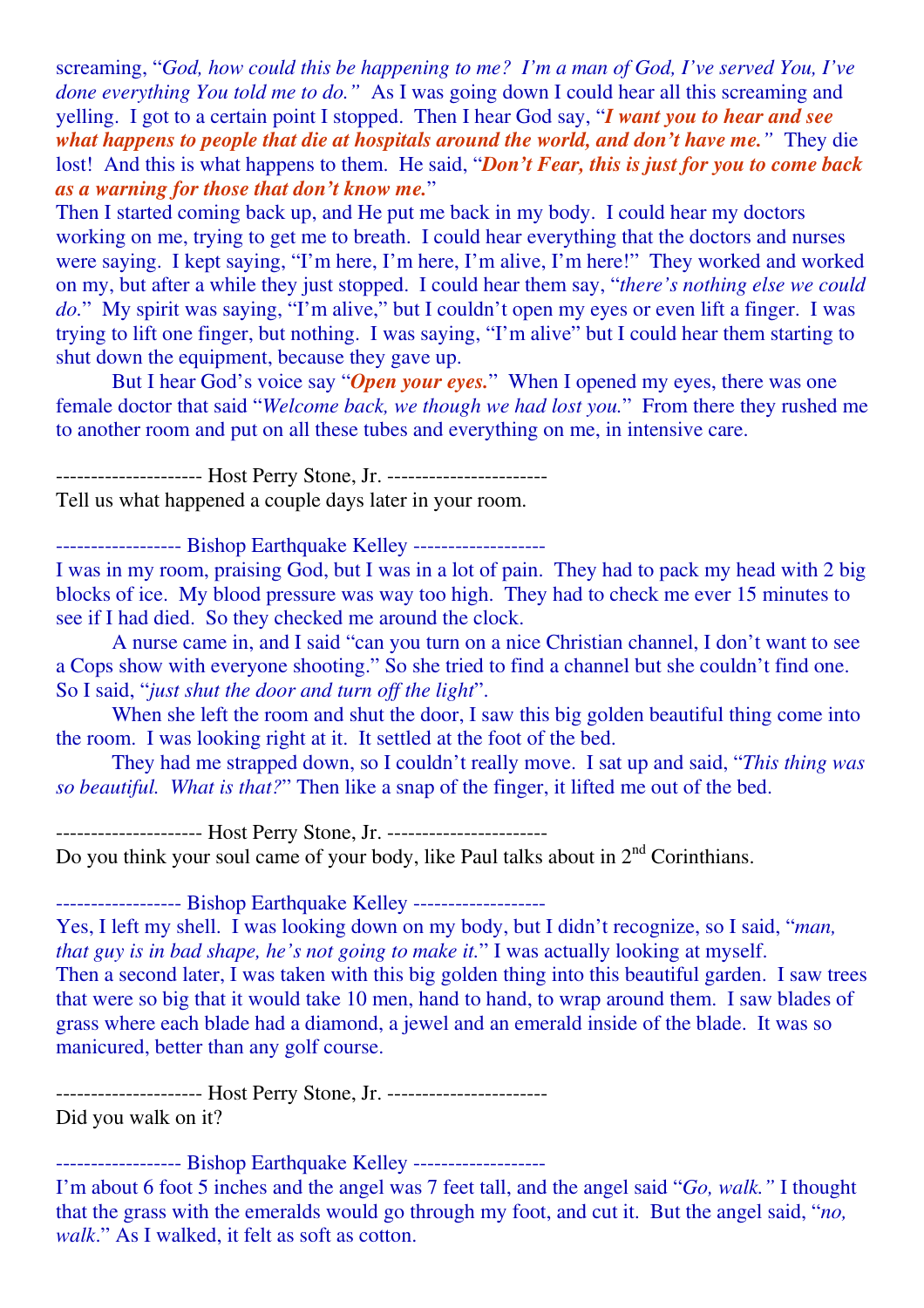--------------------- Host Perry Stone, Jr. ------------------------Amazing! You said that you also saw the river of life. ------------------ Bishop Earthquake Kelley ------------------- Yes, as I kept walking, I saw a river. The river was looked like it was dancing to music. --------------------- Host Perry Stone, Jr. ----------------------- Could you hear music? ------------------ Bishop Earthquake Kelley ------------------- Yes, I could hear music. --------------------- Host Perry Stone, Jr. ----------------------- So the water was flowing with the music. What did it look like? ------------------ Bishop Earthquake Kelley ------------------- It looked like liquid diamonds, like melted diamonds, like different rainbow colors. I got so excited, I wanted to put some in my pocket. I wanted to drink some, I wanted to swim. In the natural I cannot swim, but there I felt like swimming. I was so excited to see that I thought "*everybody needs to see this.*" I could see the river was coming from this real big beautiful building. I could also hear angels singing. Then I looked at the other side of this river and I saw my son. --------------------- Host Perry Stone, Jr. ----------------------- The one that had been killed. Did he look the same? ------------------ Bishop Earthquake Kelley ------------------- He looked really good. So I yelled "*Hey, Scott*" He said, "*Dad, Dad*" "*Is that you*", I said. He replied, "*Yes Dad, this place is much more beautiful than you or mom ever told me."* I said, "*Scott, can I get on the other side, with you?*" He said, "*No Dad, you can't right now, you got to go back.*" I said, "*No, where's the boat? There's got to be a boat here.*" --------------------- Host Perry Stone, Jr. ----------------------- So you just wanted to get across the river where he was? ------------------ Bishop Earthquake Kelley ------------------- Yea, I just wanted to hug him. It was 1998 since I've last seen him, it's been 6 years, and I really wanted to Hug him. --------------------- Host Perry Stone, Jr. ----------------------- So 6 years have past had past. So he looked the same, but you said he looked great. And He knew you by name, he knew you were dad. Did he tell you anything? ------------------ Bishop Earthquake Kelley -------------------

Yes, he said "*Dad, remember when you make me that promise*"

 I was a boxer, and he could hardly hit me, I was smooth and I would always tag him all the time. He could never get me. We were boxing in the kitchen, and he stopped and gave me the biggest hug. This was the day before we died. He said, "*Dad, I want you to make me a promise."* He was squeezing me so tight I could hardly breathe. I said, "*what's the matter,*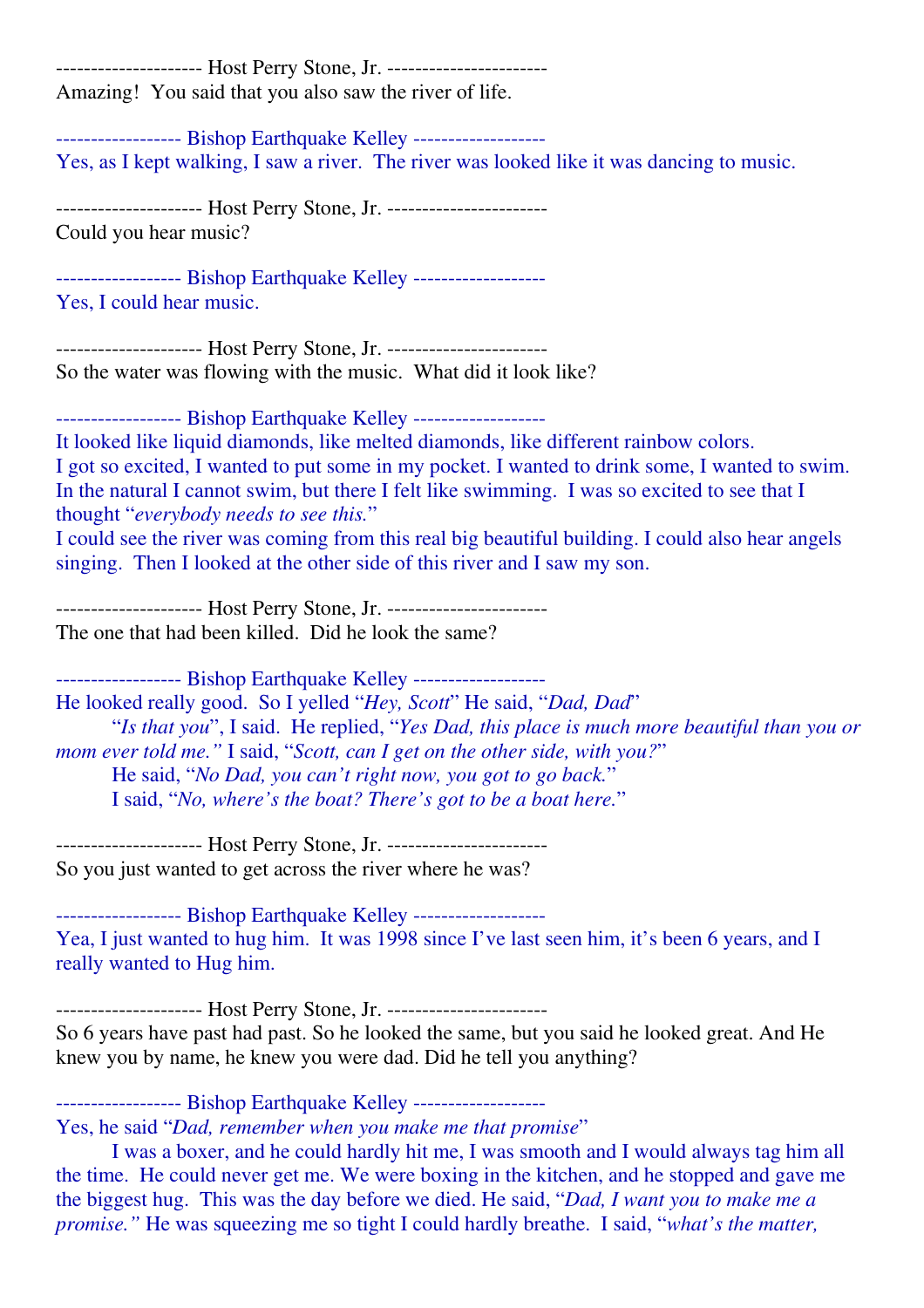*something happen at work of something?*" He said, "*no, Dad I want you to make me a promises, that you will never stop, you and Mom will never stop preaching deliverance, you would never stop helping the drug addicts and the gang members. If you don't make me that promises, I'm not going to turn you lose."* I said, "*ok, ok, ok son."* And he let me go and I said, "*oh, man are you ok?*" He said, "*I'm ok."* 

On the next day I want to preach revival in Nevada. I got the worst call you can ever get in your life, my wife told me that he was carjacked, and he was shot in the chest point-blank twice. To see him in paradise was, oh man. He told me, "You have to keep doing. You can't come in here because you are not finished, you've got to finish. You gave me your word that you would finish. You've got to go back and finish."

--------------------- Host Perry Stone, Jr. ----------------------- Did you see anybody else?

------------------ Bishop Earthquake Kelley -------------------

Yes, I saw some of the ministers that I knew, people who had passed away, people that I've been to their home service. They were also on the other side. They also said, "You can't come, you've got to go back."

--------------------- Host Perry Stone, Jr. ----------------------- Did you think that if you crossed that river you don't go back? Was that your perception?

------------------ Bishop Earthquake Kelley ------------------- That's what I thought, that's why I was trying my best to get over there.

--------------------- Host Perry Stone, Jr. ----------------------- Now you did see some children, tell us about the children. This really touched me.

------------------ Bishop Earthquake Kelley -------------------

As I was being pulled back toward that beautiful golden thing that took me out of intensive care, I looked on the other side and there were children running. They were playing and having a good time. I wanted to go join them and play with them, they were having such a good time.

 As I was standing there and that's when I heard God's voice say, "**You're** *one of those children.*" I was thinking, "yes." There were 3 different groups of children playing, like children down here. And God told me that one group was children that died from wars, accidents, cancer. All different colors (nations) you can imagine. There was another group running and playing, and He said, "*That group over there, were children that were aborted, and they were sent back to me.*" And I could hear Him starting to cry, my God, I could hear His voice start to change like He was in so much pain.

--------------------- Host Perry Stone, Jr. ----------------------- He sent those children to people, and they sent them back to Him.

------------------ Bishop Earthquake Kelley -------------------

But there was another group playing. He said that this is a group of children that He sent to so called '*church people*' who listen to the ways of the world, and they secretly went and had an abortion, and they sent them back.

--------------------- Host Perry Stone, Jr. -----------------------

Oh, my. So He had grouped the children depending on what the situations was.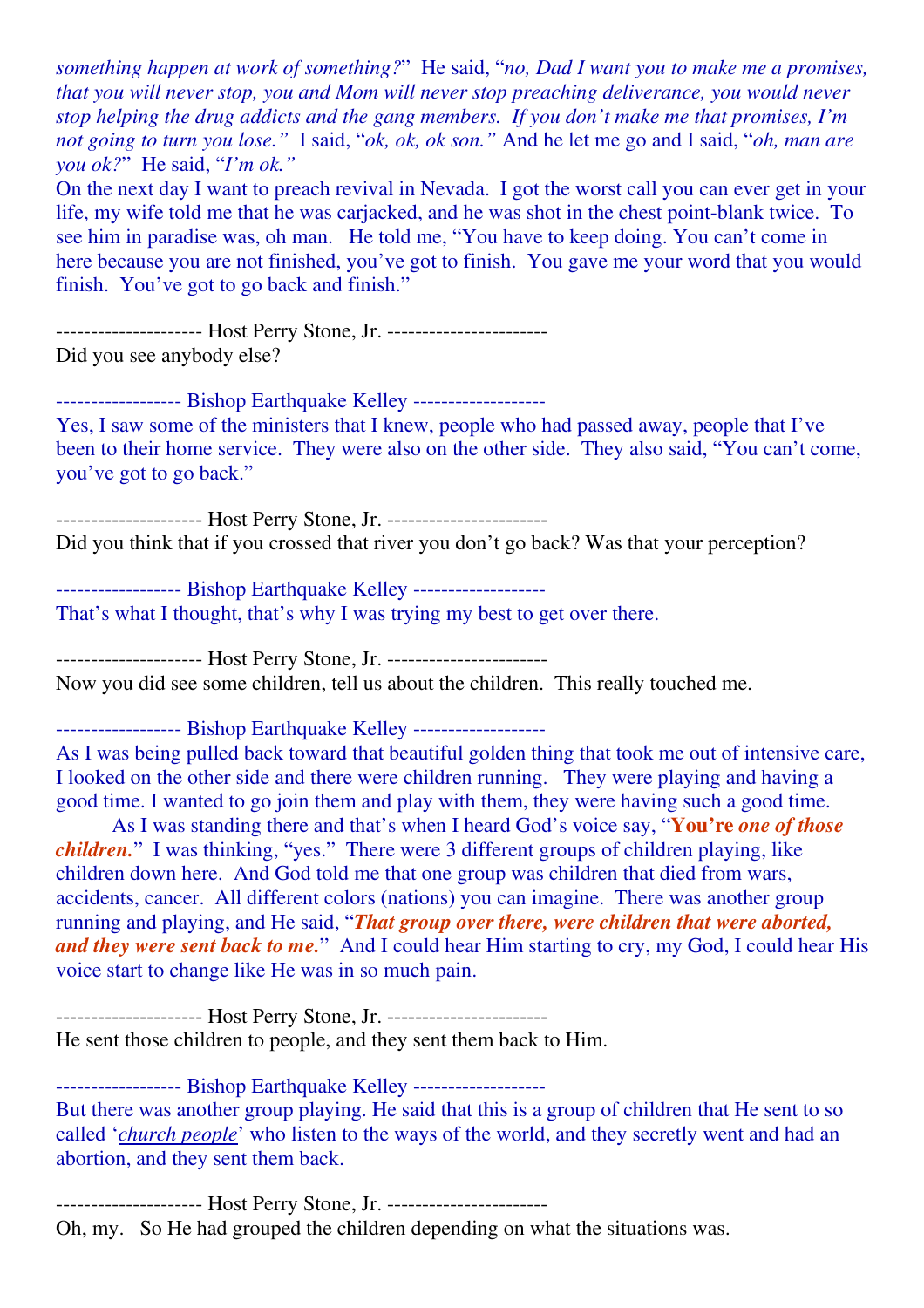You shared with me that God spoke to you to send to the church 2 warnings. I want to everybody to pay very careful attention because this man has been into the presence of the Lord literally. Not just his anointing, but His presence. Tell us the two warning that God gave you.

------------------ Bishop Earthquake Kelley -------------------

 In one warning, He said, *tell my people to repent!* He said *they are NOT taking me seriously.*

 And another warning He said that there are so many people who are holding things against Me, as if I have sinned. He said there people in the churches who have not forgiven Me, because I have not given them the things they wanted in the time they wanted it. Or because I have not blessed their ministry to go as fast as another particular ministry. Or because somebody they prayed for died. They are holding grudges in their hearts against Me. Until they forgive me, I can not bless them to go forward.

--------------------- Host Perry Stone, Jr. -----------------------

 I preached the message years ago called "Forgiving God", and when you had shared that aspect with me it absolutely startled me. Because what God was saying was, People pray and I don't give them what they want, when they want and how they want. And then they get mad at Me. And God told you that "*I don't sin*". They are blaming Me like I have sinned. He said that people have got to release Him, to make it in, they are going to have to forgive God and release Him and say "*God, I am sorry for how I felt about You.*"

 And the second warning is very stirring, it's about the ministry. This warning was given in paradise, not in prayer. He went out of his body from the hospital after having a brain aneurysm; went out literally. Soul and Spirit went out to Heaven, he was gone. He thought he had died, he saw his son that has been killed by gangs; He is in paradise hearing God saying this. Go ahead tell us.

------------------ Bishop Earthquake Kelley -------------------

 He said that there ministers who are living anyway they want, who He has sent warning after warning after warning to repent their sins. He said that they have a wife and many lovers. He said that He had sent them many warnings to repent. They are chasing after money and things, instead of seeking my face. I sent warning after warning after warning. They refused to repent. Since they refused to repent after warning after warning, **many of them will die in their pulpit**, the very places that they are expressing themselves from, but not of Me.

--------------------- Host Perry Stone, Jr. -----------------------

 Now since the time you have came back, have you seen anything happened that fits that description?

------------------ Bishop Earthquake Kelley -------------------

 Yes, I've seen a couple of people that I know of in particular who fit that description. They weren't living right, very hypocritical lives, very bad life style, but yet proclaiming to be the ministers of gospel, they died in their pulpit. Two of them were thirty nine years old.

--------------------- Host Perry Stone, Jr. -----------------------

 Really! Well, this doesn't mean that every person who passes away in the pulpit or after preaching was killed by God. But God gave warning after warning to repent.

 Another thing that you've shared with me was that God had spoken to you about warning America of a major terrorist attack, if they did not repent.

In fact, what you don't know Bishop is that I've gotten a phone call, there is an Australian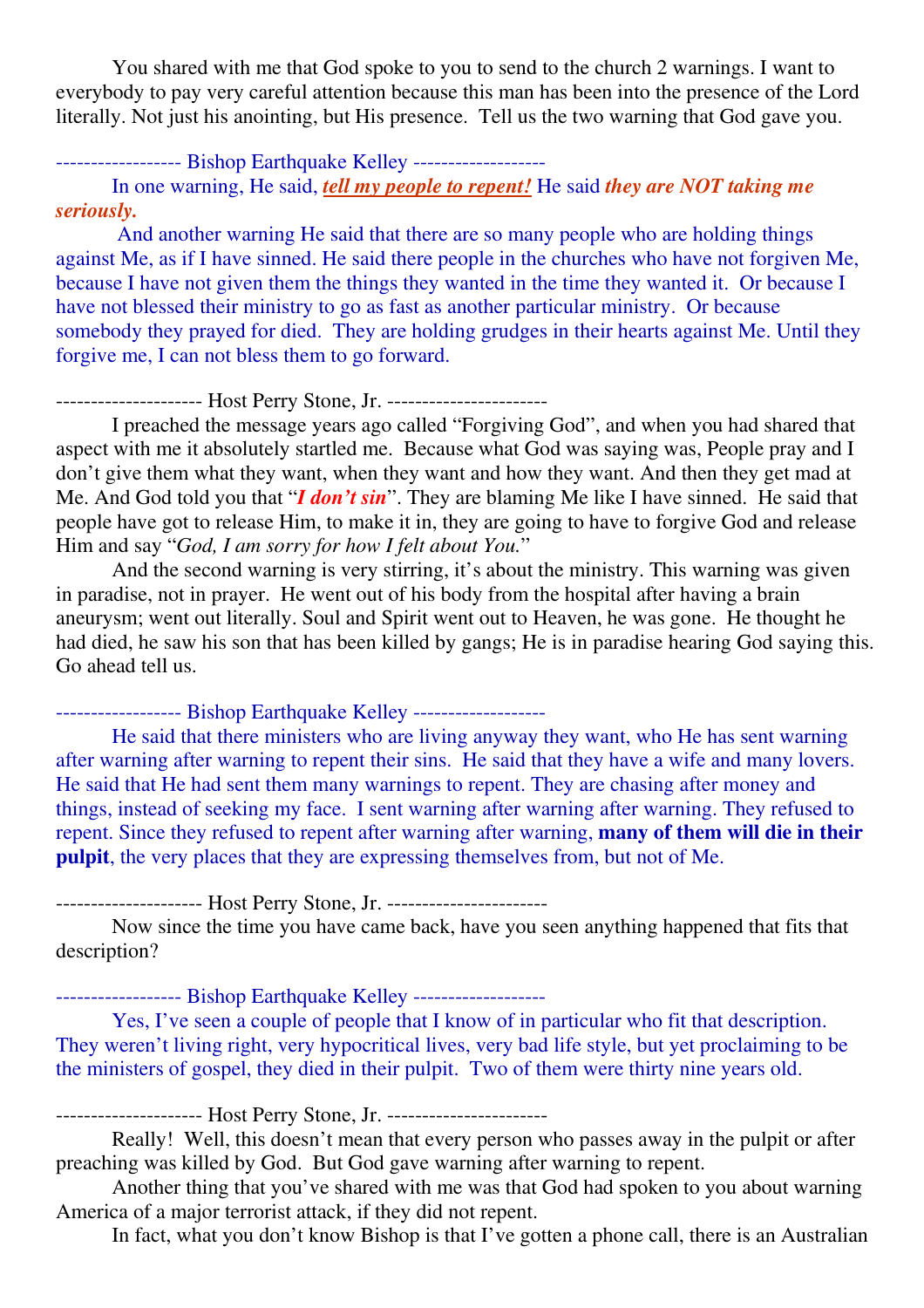man, considered to be a real prophetic man. Jesus appeared to him and said that if ROE vs. WADE is not overturned in America, if they don't overturn and start protecting the ones I am sending them, the little babies, **severe severe** judgment is going to strike the whole United States, to the point that people won't even be able to recognize it in the future. Tell me more about what you saw.

------------------ Bishop Earthquake Kelley -------------------

 He said the destruction was coming on this country (USA). He showed me a big wave that was going to hit. This was December 2004, before Katrina.

--------------------- Host Perry Stone, Jr. ----------------------- God showed him before all these had happened.

------------------- Bishop Earthquake Kelley --------------------He showed me terrorists that are already here in this country.

--------------------- Host Perry Stone, Jr. -----------------------

 You said that you saw, though you couldn't see their faces, but there was one woman and four men that were working as a sleeper cell. It is a major attack. We are talking about something so major that people couldn't even comprehend it. Super major attack.

 Last week on the show, brother Carter and Brother Tommy Bates were talking about experiences of brother Cater's wife being dead for 21 minutes going and seeing her son 40 years prior, who have been killed in an accident, he been run over by a truck.

 Bishop Kelley who had a brain aneurysm in a hospital, sees a vessel coming and pick him up and instantly take him into the presence of God.

 Now you listeners might be asking, "*What is all this about?"* In 2nd Corinthians Chapter 12 it says that Paul was caught up in the third heaven, he was caught up into paradise; he saw things that were not lawful for man to utter. Paul said he saw so much that if he came back to tell us, we wouldn't believe it. People would not believe. 1 Corinthians 2:9

## "*Eye hath not seen, nor ear heard, neither have entered into the heart of man, the things which God hath prepared for them that love him*"

 But God has revealed this by His Spirit, by the word of God which is our foundation, and by these insights of the people who have these experiences.

 You know there is a Doctor in Chattanooga, Tennessee called Dr. Maurice S. Rawlings, he has written several books about Life after Death. He revived people who had gone to Hell, He revived people who have gone out of their body and gone to Heaven. When this started happening to him, he wasn't a believer. There are doctors that don't talk about it that often. They have talked to people who have come out of their body in surgery; they come out of their body after an accident.

 The bible says that you are body, soul and spirit. I know that some people believe in what is called soul sleep. They believe that the soul and spirit stay in the body. I know other people who believe that there is a place of purgatory, where a person goes through certain fire and then they are purged and then they come out.

Lord had me do a series about all these questions people have about paradise.

 But bishop, having seen and been there, did it change your outlook on life or on the future at all?

------------------ Bishop Earthquake Kelley -------------------

Oh, Yes! God said to tell my people to **take this serious**. They are not taking this serious